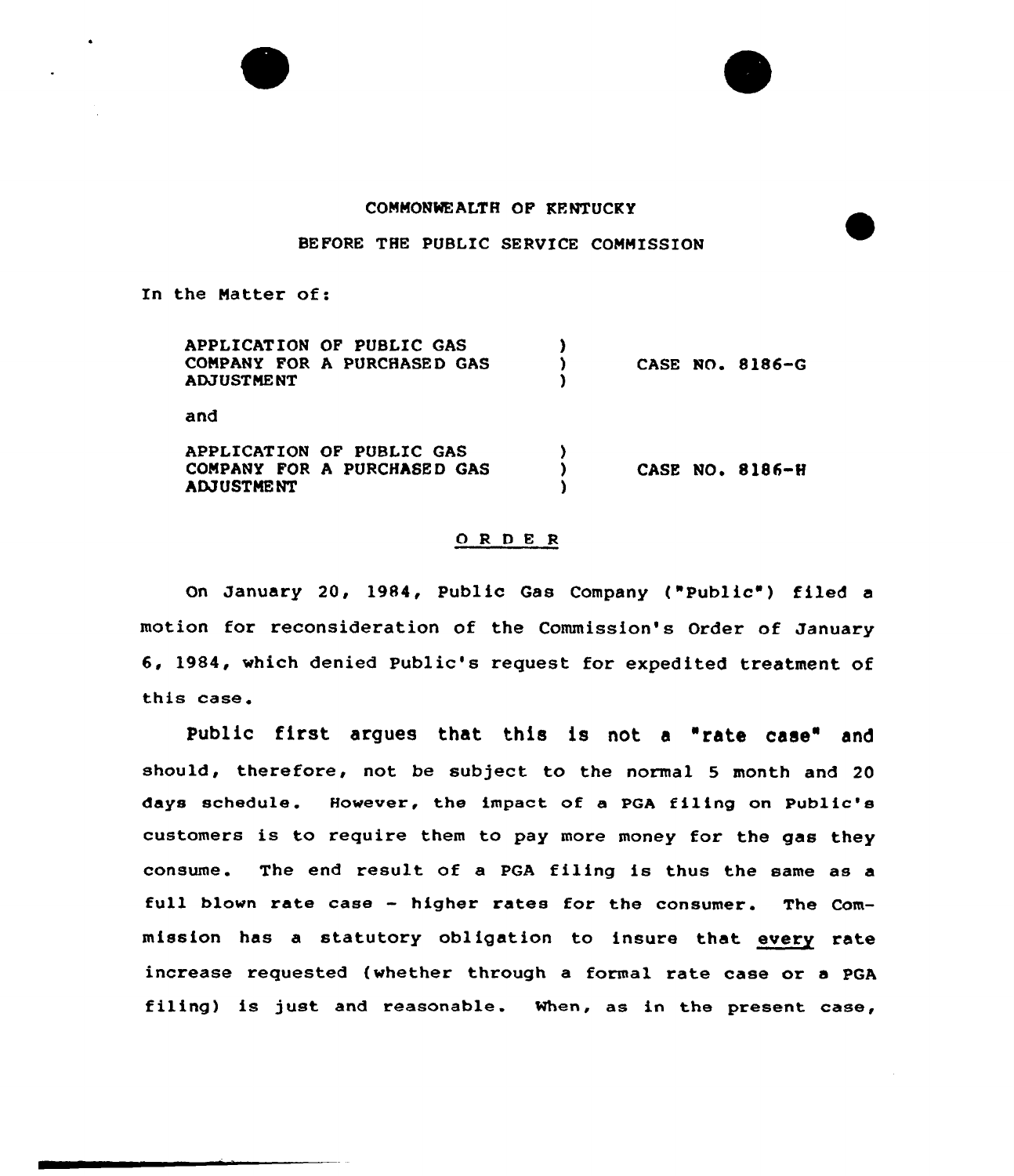the Commission determines that the increase sought by a gas utility through a PGA clause may represent imprudent gas purchases on the part of the distribution company, then the Commission has the right {and obligation) to suspend the normal PGA procedure and enter into a full evidentiary hearing in the matter.

In the Commission's January 6, 1984, Order it was emphasized that a strong showing of impairment to <sup>a</sup> utility's financial integrity must be made in order to qualify for expedited treatment in any rate proceeding. In its motion for reconsideration, Public simply states that if it is not allowed to recover the increased cost of its purchased gas, "its financial integrity will obviously be impaired." {Notion, p. 2.) Unfortunately, it is not quite so "obvious." For example, Public's current financial condition may be such that it could easily absorb the small increase in its purchased gas cost. Moreover, the interlocking ownership of Public and its supplier, Pan Bowl, may well obviate the need for Public to even pay Pan Bowl for the increase until after PSC approval. In short, the bare assertion of "impairment of financial integrity" is simply insufficient to invoke the extraordinary remedy of expedited treatment of a rate proceeding.

Finally, public requests that the Commission at least set a hearing date for this case. Public's request on this point is reasonable and the Commission will, therefore, set a hearing date in a subsequent Order to be issued in the near future.

For all of the above stated reasons and being advised, the Commission HEREBY ORDERS that Public Gas Company's motion for reconsideration be, and it hereby is, denied.